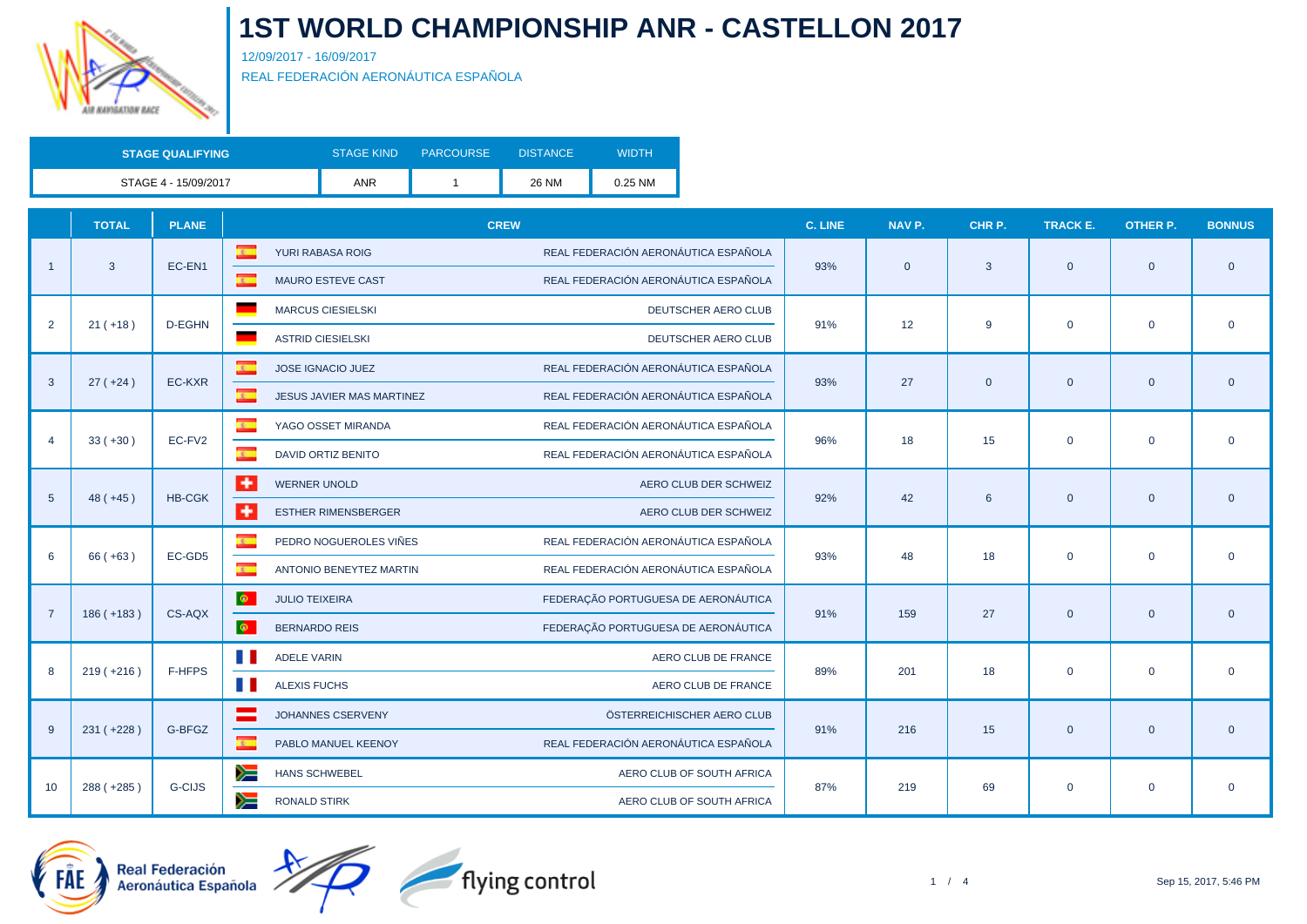

12/09/2017 - 16/09/2017

REAL FEDERACIÓN AERONÁUTICA ESPAÑOLA

| <b>STAGE QUALIFYING</b> | <b>STAGE KIND</b> | <b>PARCOURSE</b> | <b>DISTANCE</b> | WIDTH   |
|-------------------------|-------------------|------------------|-----------------|---------|
| STAGE 4 - 15/09/2017    | ANR               |                  | 26 NM           | 0.25 NM |

|    | <b>TOTAL</b> | <b>PLANE</b> | <b>CREW</b>                                             |                                                            | C. LINE<br>NAV P. | CHR P.       | <b>TRACK E.</b>      | <b>OTHER P.</b> | <b>BONNUS</b> |
|----|--------------|--------------|---------------------------------------------------------|------------------------------------------------------------|-------------------|--------------|----------------------|-----------------|---------------|
| 11 | $339 (+336)$ | F-HFPS       | <b>POVILAS LIBERIS</b>                                  | LIETUVOS AEROKLUBAS<br>85%                                 | 309               |              | 30<br>$\overline{0}$ | $\mathbf{0}$    |               |
|    |              |              | <b>KRIVICKAS IGNAS</b>                                  | <b>LIETUVOS AEROKLUBAS</b>                                 |                   |              |                      |                 | $\mathbf{0}$  |
|    |              | OK-MAF       | <b>IVO LENGAL</b>                                       | AEROKLUB CESKÈ REPUBLIK                                    |                   | 45           |                      |                 |               |
| 12 | $345 (+342)$ |              | <b>JURAJ CEKAN</b>                                      | 86%<br>AEROKLUB CESKÈ REPUBLIK                             | 300               |              | $\mathbf{0}$         | $\mathbf 0$     | $\mathbf 0$   |
|    |              |              | $\mathbf{z}$<br><b>CARLOS EUGUI AGUADO</b>              | REAL AEROCLUB DE NAVARRA                                   |                   |              |                      |                 |               |
| 13 | $390 (+387)$ | EC-FH4       | $\mathbf{R}$<br>JAUME COLOMBAS SALVA                    | 89%<br>REAL FEDERACIÓN AERONÁUTICA ESPAÑOLA                | 366               | 24           | $\mathbf{0}$         | $\mathbf{0}$    | $\mathbf 0$   |
|    |              |              | ÷<br><b>SAMI VIITANEN</b>                               | SUOMEN ILMAILULIITTO RY                                    |                   |              |                      | $\mathbf 0$     | $\mathbf 0$   |
| 14 | $399 (+396)$ | F-GDDV       | <b>KALLE AUITIO</b><br>÷                                | 90%<br>SUOMEN ILMAILULIITTO RY                             | 249               | 150          | $\mathbf 0$          |                 |               |
|    |              |              | ٢٢<br><b>KURT NOREVIK</b>                               | NORGES LUFTSPORTFORBUND                                    |                   |              | $\mathbf{0}$         | $\overline{0}$  |               |
| 15 | $405 (+402)$ | F-GDDV       | ٢٢<br>PETER STROEMME                                    | 75%<br>NORGES LUFTSPORTFORBUND                             | 390               | 15           |                      |                 | $\mathbf 0$   |
|    |              |              | DÖRTHE GRUBEK                                           | DEUTSCHER AERO CLUB                                        |                   |              | $\mathbf 0$          | $\mathbf 0$     |               |
| 16 | $414(+411)$  | D-EDPX       | <b>ARNOLD GRUBEK</b>                                    | 88%<br>DEUTSCHER AERO CLUB                                 | 402               | 12           |                      |                 | $\mathbf 0$   |
|    |              |              | $\overline{\mathbf{z}}$<br><b>VICENTE NEBOT PEIRAT</b>  | REAL FEDERACIÓN AERONÁUTICA ESPAÑOLA                       |                   |              |                      | $\mathbf{0}$    | $\mathbf 0$   |
| 17 | $429(+426)$  | EC-ZBA       | $\overline{\mathbf{g}}$<br>PERE JOAN NOGUEROLES ASENCIO | 83%<br>REAL FEDERACIÓN AERONÁUTICA ESPAÑOLA                | 426               | $\mathbf{3}$ | $\mathbf{0}$         |                 |               |
|    |              | G-BFGZ       | 强<br><b>CHRIS BARNES</b>                                | ROYAL AERO CLUB OF THE UNITED KINGDOM<br><b>LTD</b>        |                   |              |                      |                 |               |
| 18 | $432 (+429)$ |              | 레<br><b>DAVE REID</b>                                   | 87%<br>ROYAL AERO CLUB OF THE UNITED KINGDOM<br><b>LTD</b> | 426               | 6            | $\mathbf 0$          | $\mathbf 0$     | $\mathbf 0$   |
|    |              |              | $\overline{\mathbf{z}}$<br>ROBERTO BLANCO VELARDE       | REAL FEDERACIÓN AERONÁUTICA ESPAÑOLA                       |                   |              |                      |                 |               |
| 19 | 495 (+492)   | EC-ZBA       | $\mathbf{c}$<br>RAQUEL PAGOLA DIVASSON                  | 87%<br>REAL FEDERACIÓN AERONÁUTICA ESPAÑOLA                | 483               | 12           | $\mathbf{0}$         | $\mathbf{0}$    | $\mathbf 0$   |
|    |              |              | $\overline{\mathbf{c}}$<br>FERNANDO AHIJADO MARTIN      | REAL FEDERACIÓN AERONÁUTICA ESPAÑOLA                       |                   |              |                      |                 |               |
| 20 | $564 (+561)$ | EC-FH4       | $\overline{R}$<br>IÑIGO PRIETA SILVA                    | 85%<br>REAL FEDERACIÓN AERONÁUTICA ESPAÑOLA                | 507               | 57           | $\mathbf 0$          | $\mathbf 0$     | $\mathbf 0$   |





flying control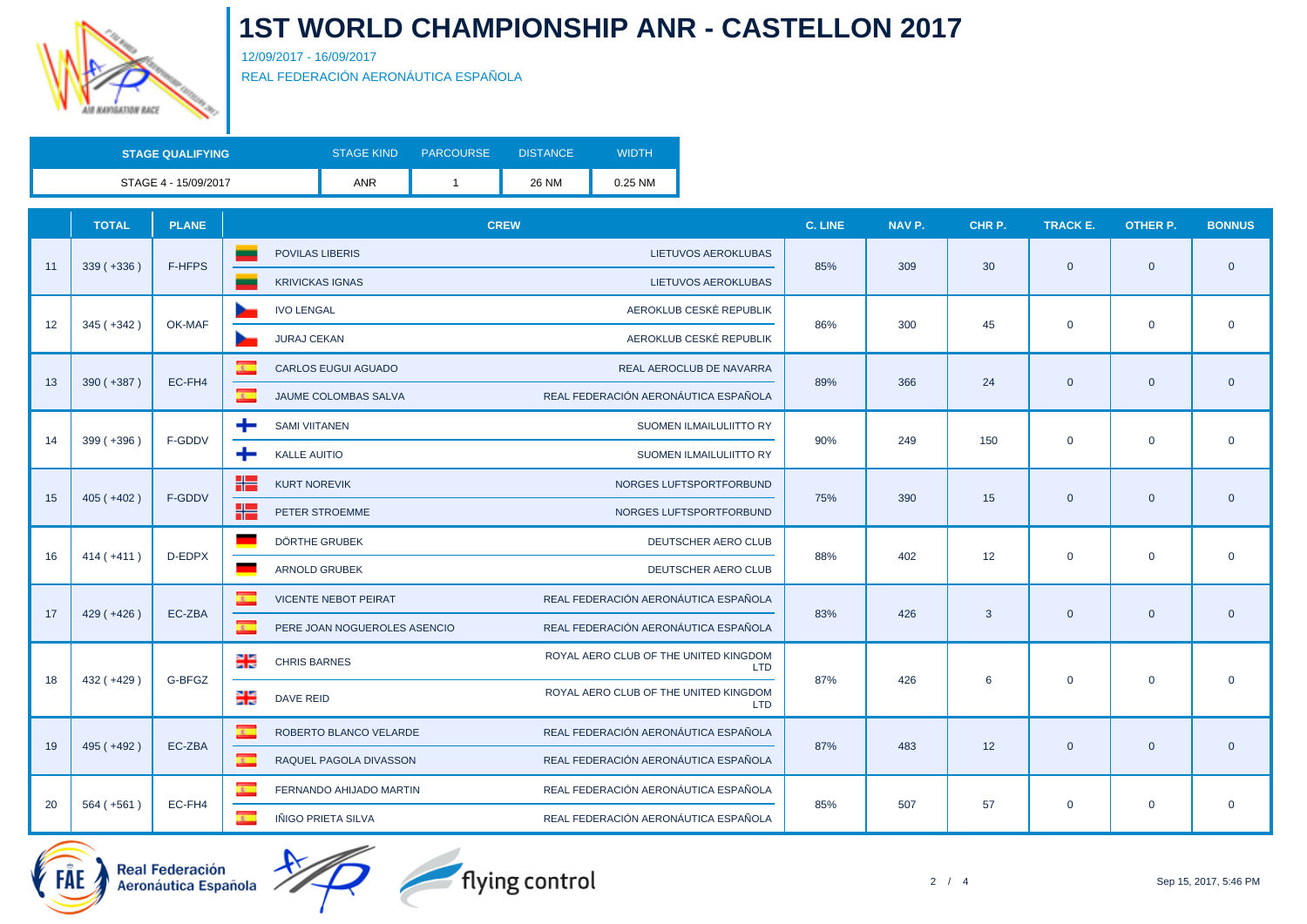

12/09/2017 - 16/09/2017

REAL FEDERACIÓN AERONÁUTICA ESPAÑOLA

| <b>STAGE QUALIFYING</b> | <b>STAGE KIND</b> | <b>PARCOURSE</b> | <b>DISTANCE</b> | <b>WIDTH</b> |
|-------------------------|-------------------|------------------|-----------------|--------------|
| STAGE 4 - 15/09/2017    | <b>ANR</b>        |                  | <b>26 NM</b>    | 0.25 NM      |

|    | <b>TOTAL</b>                             | <b>PLANE</b>  | <b>CREW</b>                                                                          | C. LINE | NAV P.       | CHR P. | <b>TRACK E.</b> | <b>OTHER P.</b> | <b>BONNUS</b> |
|----|------------------------------------------|---------------|--------------------------------------------------------------------------------------|---------|--------------|--------|-----------------|-----------------|---------------|
| 21 | $588 (+585)$                             | LX-AIC        | FEDERATION AERONAUTIQUE<br><b>LORENZO RAMAZZOTTI</b><br><b>LUXEMBURGOUISE</b>        | 75%     | 519          | 69     |                 |                 | $\mathbf{0}$  |
|    |                                          |               | FEDERATION AERONAUTIQUE<br><b>HEINZ CHRISTIAN</b><br><b>LUXEMBURGOUISE</b>           |         |              |        | $\overline{0}$  | $\overline{0}$  |               |
|    |                                          | F-GDDV        | ÷<br>PETRI HILTUNEN<br>SUOMEN ILMAILULIITTO RY                                       | 87%     | 654          |        |                 |                 |               |
| 22 | 720 (+717)                               |               | ÷<br><b>ARMIN ZUEGER</b><br>SUOMEN ILMAILULIITTO RY                                  |         |              | 66     | $\mathbf 0$     | $\mathbf 0$     | $\mathbf 0$   |
|    |                                          | <b>G-ATKT</b> | ROYAL AERO CLUB OF THE UNITED KINGDOM<br>물<br><b>RODNEY BLOIS</b><br><b>LTD</b>      |         | 816          |        |                 | $\overline{0}$  |               |
|    | $819 (+816)$<br>23<br>24<br>$936 (+933)$ |               | ROYAL AERO CLUB OF THE UNITED KINGDOM<br>强<br><b>JUDITH WORDSWORTH</b><br><b>LTD</b> | 83%     |              | 3      | $\mathbf{0}$    |                 | $\mathbf{0}$  |
|    |                                          |               | ╉═<br><b>KENNETH JACOBSEN</b><br>NORGES LUFTSPORTFORBUND                             |         | 879          | 57     | $\mathbf 0$     | $\mathbf 0$     |               |
|    |                                          | F-GDDV        | ╬<br>ANDERS M. W. LIBERG<br>NORGES LUFTSPORTFORBUND                                  | 83%     |              |        |                 |                 | $\mathbf 0$   |
|    |                                          | <b>G-CIJS</b> | ➣<br><b>FRANK ECKARD</b><br>AERO CLUB OF SOUTH AFRICA                                |         | 948          | 24     | $\overline{0}$  | $\mathbf{0}$    |               |
| 25 | $972 (+969)$                             |               | y≡<br><b>CALLY ECKARD</b><br>AERO CLUB OF SOUTH AFRICA                               | 80%     |              |        |                 |                 | $\mathbf{0}$  |
|    | 1,029                                    |               | ٠<br>MARTIN SCHWINGEWEITZEN<br>AERO CLUB DER SCHWEIZ                                 |         |              |        |                 | $\mathbf 0$     |               |
| 26 | $(+1,026)$                               | HB-CIO        | $\ddot{}$<br>DEBORAH MÜLLER<br>AERO CLUB DER SCHWEIZ                                 | 84%     | 867          | 162    | $\mathbf 0$     |                 | $\mathbf 0$   |
|    | 1,050                                    |               | $\Phi$ .<br>FEDERAÇÃO PORTUGUESA DE AERONÁUTICA<br><b>FILIPA OLIVEIRA</b>            |         |              |        |                 |                 |               |
| 27 | $(+1,047)$                               | CS-AQX        | $\otimes$<br>FEDERAÇÃO PORTUGUESA DE AERONÁUTICA<br><b>CAROLINA BAPTISTA</b>         | 75%     | 957          | 93     | $\overline{0}$  | $\mathbf{0}$    | $\mathbf{0}$  |
|    | 1,056                                    |               | $\overline{R}$<br>REAL FEDERACIÓN AERONÁUTICA ESPAÑOLA<br>MANUEL JOSE SOS GALLEN     |         |              |        |                 |                 |               |
| 28 | $(+1,053)$                               | EC-DFK        | $\mathbf{c}$<br>REAL FEDERACIÓN AERONÁUTICA ESPAÑOLA<br>JOHISSY BRIONES ESTEBANEZ    |         | 76%<br>1,008 | 48     | $\mathbf 0$     | $\mathbf{0}$    | $\mathbf 0$   |
|    | 1,067                                    |               | ≽≡<br><b>MARY DE KLERK</b><br>AERO CLUB OF SOUTH AFRICA                              |         |              |        |                 |                 |               |
| 29 | $(+1,064)$                               | G-BFGZ        | y≡<br><b>THYS MERWE</b><br>AERO CLUB OF SOUTH AFRICA                                 | 61%     | 855          | 212    | $\mathbf 0$     | $\overline{0}$  | $\mathbf{0}$  |